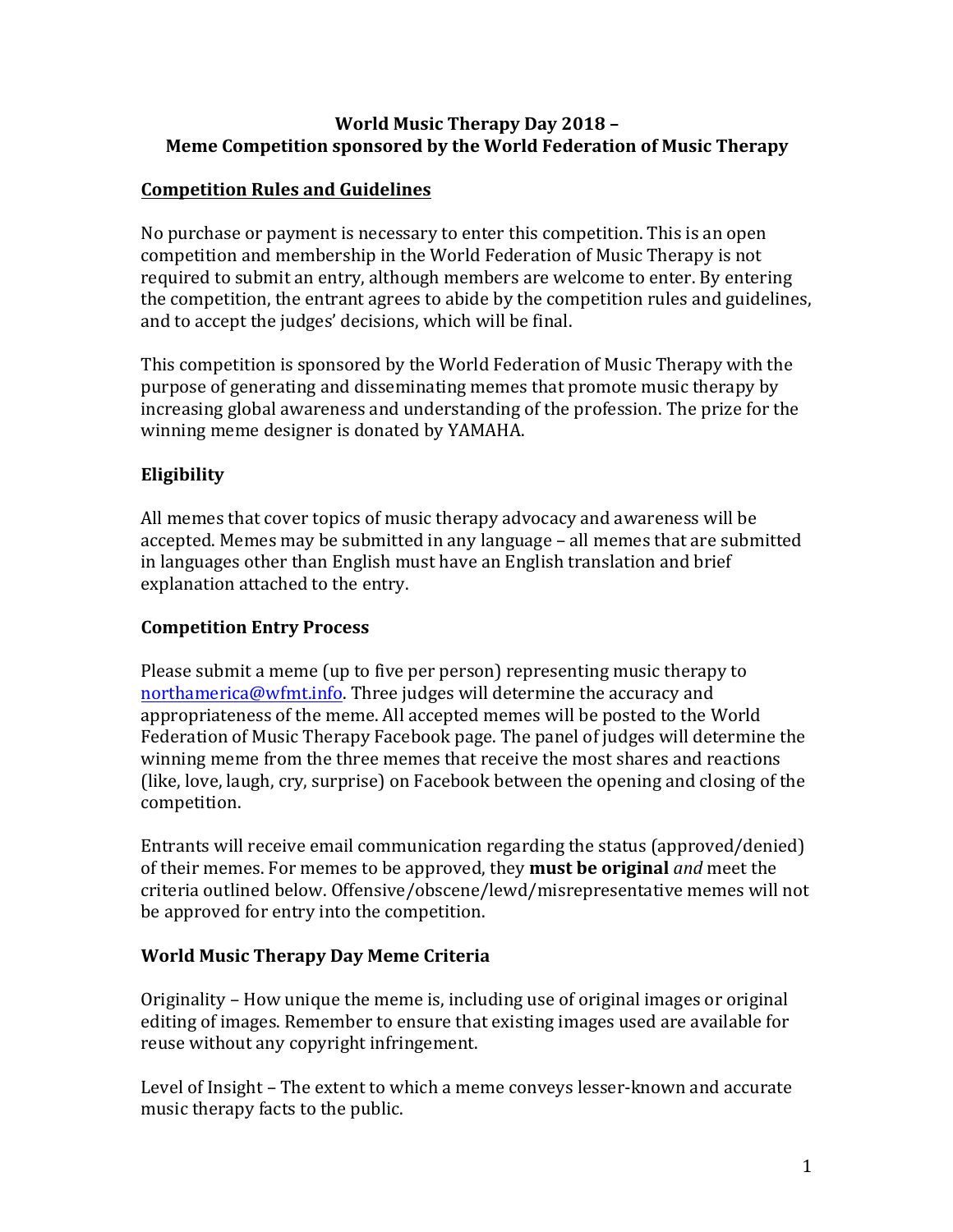Importance – The relevance of the issue addressed by the meme to music therapy awareness and advocacy around the world.

Comedic Impact - How humorous the meme is (cultural contexts will be considered)

# **Deadlines**

January 21, 2018 - Contest opens. Begin submitting memes for approval. February 1, 2018 – General voting begins on World Federation of Music Therapy Facebook page. Memes will be posted on an ongoing basis. February 19, 2018 - Voting and submitting end at 11:59pm EST February 27, 2018 - Announcement of winners March 1, 2018 – Blast winning memes on social media

# **Voting Process**

Voters may vote for memes by 'liking', 'loving', 'laughing', 'crying', or 'being' surprised' and may vote for as many memes as they wish. Voters may also vote for a meme by 'sharing' it on Facebook (via the share button), allowing each voter a maximum of two votes per meme. Each response (received directly on the WFMT Facebook page) counts as one vote, regardless of which reaction is chosen.

## **Sharing on Social Media**

Memes that are accepted and posted to the WFMT Facebook page may be shared on individual social media channels (including FaceBook, Instagram, Twitter, Pinterest). All individuals are encouraged to use #WorldMusicTherapyDay when sharing.

# **Judging**

A panel of judges will determine the winning meme from the top three memes (based on reactions and shares on the Facebook page). Their decision will be based on the following criteria:

Creativity of the Meme  $-50\%$ Ouality of the Meme's Message  $-45%$ Amount of votes the meme received  $-5%$ 

The winner will be announced on February 27, 2018 on the World Music Therapy Day website and notified through email. The top three memes will be blasted on various social media on March 1, 2018 - World Music Therapy Day.

**Panel of Judges** Anita Gadberry, WFMT Secretary